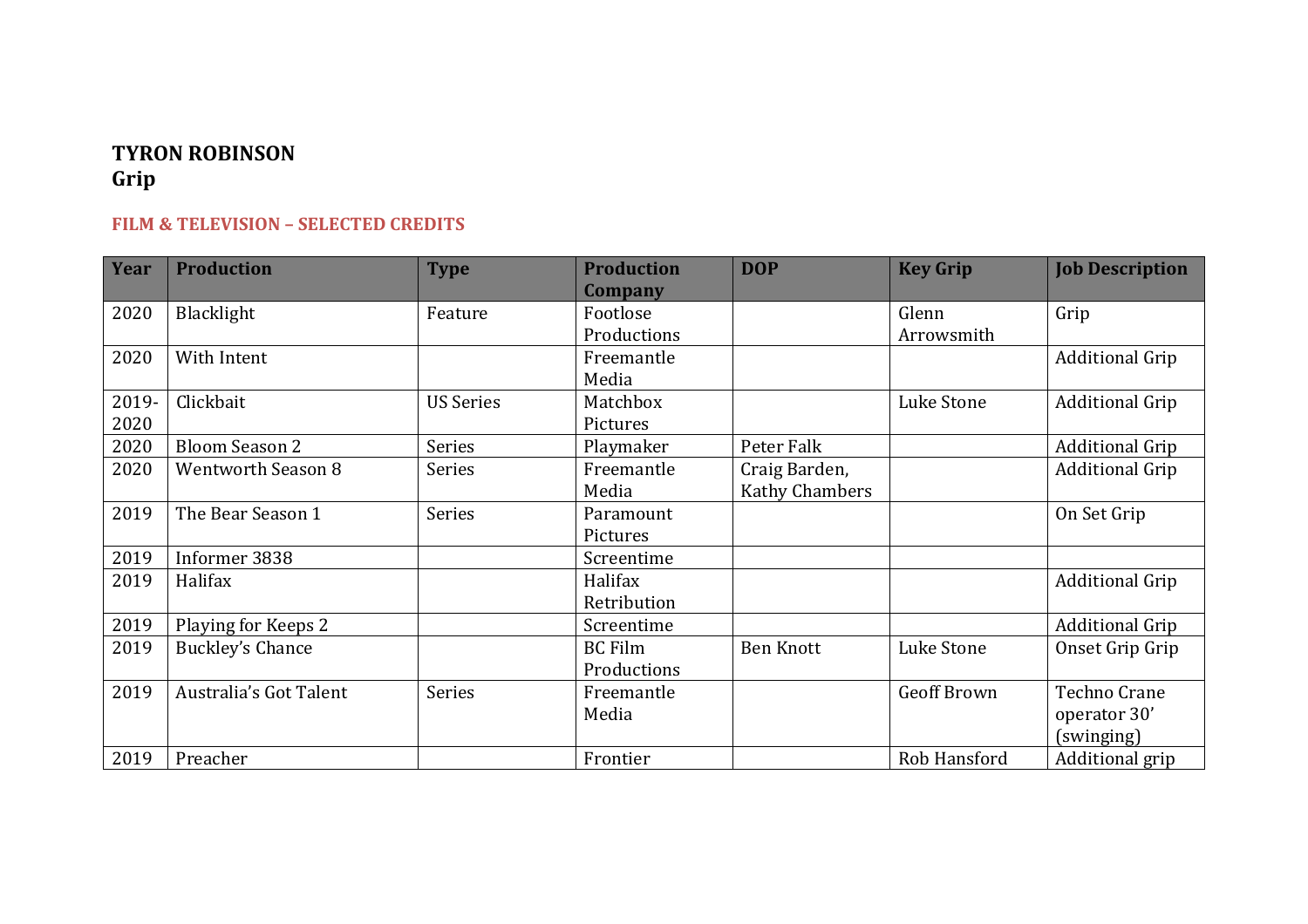|      |                        |               | Productions                           |                                                               |                          |                        |
|------|------------------------|---------------|---------------------------------------|---------------------------------------------------------------|--------------------------|------------------------|
| 2018 | <b>True Story</b>      |               | <b>True Story</b><br>Season 2 Pty Ltd |                                                               |                          |                        |
|      |                        |               |                                       |                                                               |                          |                        |
| 2015 | Is this the real world | Feature       |                                       | Ellery Ryan                                                   | Dean Garrow              | <b>Additional Grip</b> |
| 2014 | I Frankenstein         | Feature       |                                       | <b>Ross Emery</b>                                             | <b>Richard Allardice</b> | On set Grip            |
| 2017 | Uber                   |               | Oh Yeah Wow                           |                                                               |                          |                        |
| 2017 | Picnic at Hanging Rock |               | Freemantle<br>Media                   |                                                               | Rob Hansford             | <b>Additional Grip</b> |
| 2017 | Sunshine               |               | <b>Carver Films</b>                   |                                                               |                          | Assistant Grip         |
|      |                        |               |                                       |                                                               |                          |                        |
| 2017 | <b>Mustangs FC</b>     |               | Matchbox<br>Pictures                  | Craig Barden, Ian<br>Jones, Darrell<br>Martin                 |                          | <b>Additional Grip</b> |
| 2016 | The Leftovers          |               | <b>HBO</b>                            |                                                               |                          |                        |
| 2016 | Wentworth              |               | Freemantle<br>Media                   |                                                               | Arthur<br>Manasarkis     | <b>Best Boy Grip</b>   |
| 2016 | House Husbands         |               | Playmaker                             | Jaems Grant,<br>Martin Smith                                  | Tim Delaney              | <b>Best Boy Grip</b>   |
| 2016 | Nowhere Boys           |               | Matchbox<br>Pictures                  | Heath Kerr                                                    |                          |                        |
| 2016 | Found                  | Short film    | The Woolshed<br>Company               | <b>Brad Francis</b>                                           |                          | Key Grip               |
| 2016 | <b>UMB</b>             |               | Gristmill                             |                                                               |                          |                        |
| 2016 | Neighbours             | <b>Series</b> | Freemantle<br>Media                   | Philip M. Cross,<br>Ian Jones, Heath<br>Kerr, Martin<br>Smith | <b>Adam Vitolins</b>     | <b>Additional Grip</b> |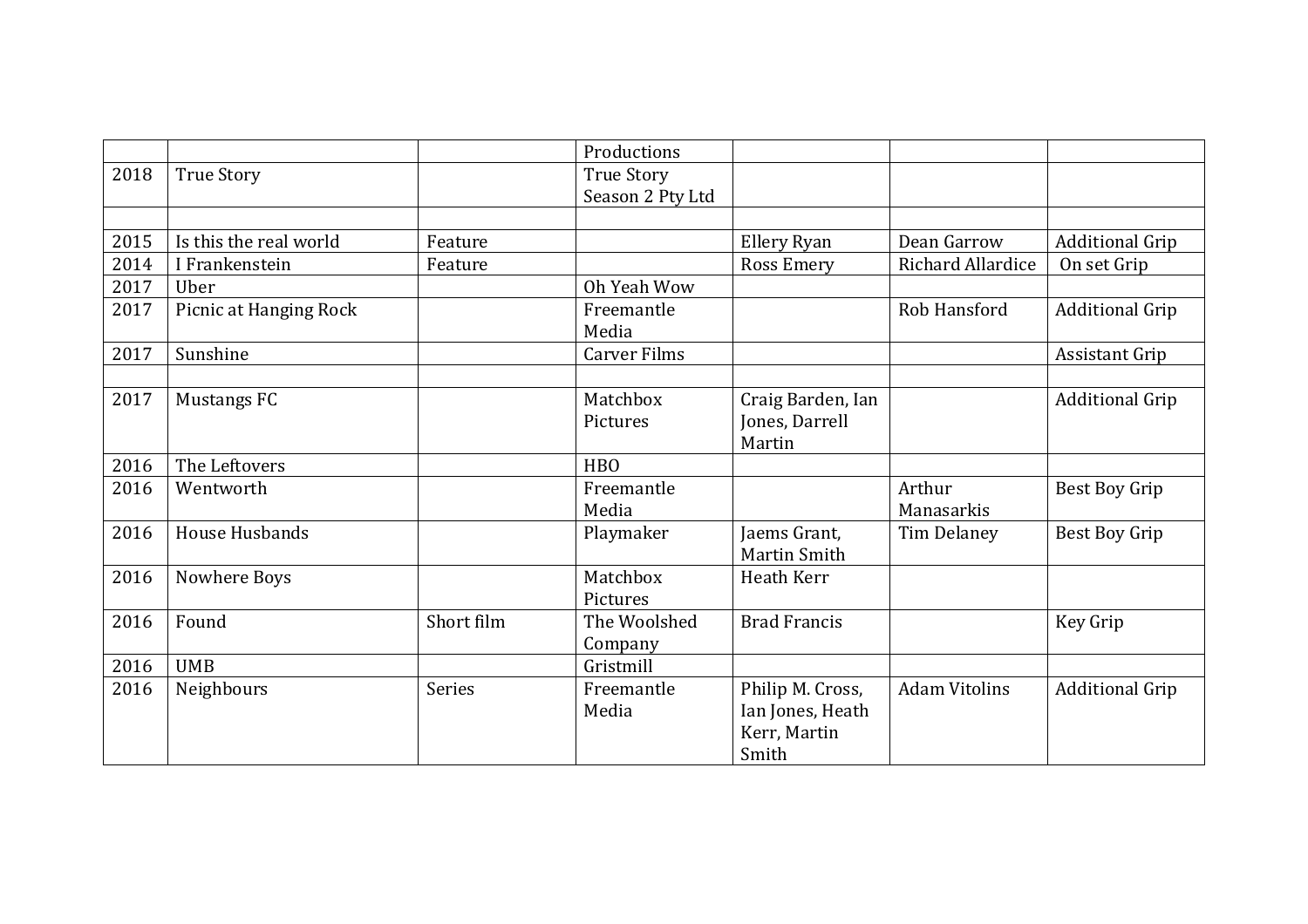| 2015    | Barracuda              |                  | Matchbox<br>Pictures     |                        | Luke Stone           | <b>Additional Grip</b> |
|---------|------------------------|------------------|--------------------------|------------------------|----------------------|------------------------|
| 2015    | <b>TMRW</b>            |                  | Ambience                 |                        |                      |                        |
|         |                        |                  | Entertainment &          |                        |                      |                        |
|         |                        |                  | Omnilab Group            |                        |                      |                        |
| 2015    | Jack Irish             |                  | <b>Essential Media</b>   | <b>Greg Harrington</b> | David Cross          |                        |
| 2015    | Neighbours             | Series           | Freemantle               | Greg Harrington,       |                      | <b>Best Boy Grip</b>   |
|         |                        |                  | Media                    | Ian Jones, Martin      |                      | 3rd Grip               |
|         |                        |                  |                          | Smith                  |                      |                        |
| 2014    | Childhood's End        |                  | HayPop P/L               |                        | Luke Stone           | <b>Assistant Grip</b>  |
| $-2015$ |                        |                  |                          |                        |                      |                        |
| 2014    | Lanie Lane             | Music Video      | Lanie Lane               | Aaron Farrugia         |                      | Director               |
| 2014    | Holding the Man        |                  | <b>Goalpost Pictures</b> |                        | Luke Stone           | <b>Assistant Grip</b>  |
| 2014    | The Kettering Incident |                  | Porchlight Films         |                        |                      | <b>Assistant Grip</b>  |
|         |                        |                  |                          |                        |                      |                        |
| 2014    | Upper Middle Bogan II  |                  | Gristmill                | Dan Maxwell            | Luke Stone           | 3rd Grip               |
| 2014    | Sucker                 |                  | Guilty (Aust) P/L        | Katie Milwright        | Luke Stone           | 3rd Grip               |
| 2014    | Winners & Losers       | Series           | $Ch 7 - W&L$             | Daryl Martin           | <b>Greg Wallace</b>  | 3rd Grip               |
|         |                        |                  |                          |                        |                      |                        |
| 2014    | Neighbours             | <b>Series</b>    | Freemantle               | Greg Harrington,       | <b>Adam Vitolins</b> | <b>Additional Grip</b> |
|         |                        |                  | Media                    | Ian Jones              |                      |                        |
| 2013    | L.A.D.                 | Feature          | <b>LAD</b> Feature       | Greg Parish,           |                      |                        |
|         |                        |                  | FilmP/L                  | Ellery Ryan            |                      |                        |
| 2013    | Lost Boys              |                  | Matchbox                 |                        |                      |                        |
|         |                        |                  | Pictures                 |                        |                      |                        |
| 2013    | Neighbours             | <b>Series</b>    | Fremantle Media          |                        | <b>Adam Vitolins</b> | <b>Additional Grip</b> |
| 2011    | Mrs Biggs              | <b>UK Series</b> |                          | Fabian Wagner          | Tim Delany           | Dolly Grip             |
|         |                        |                  |                          |                        |                      |                        |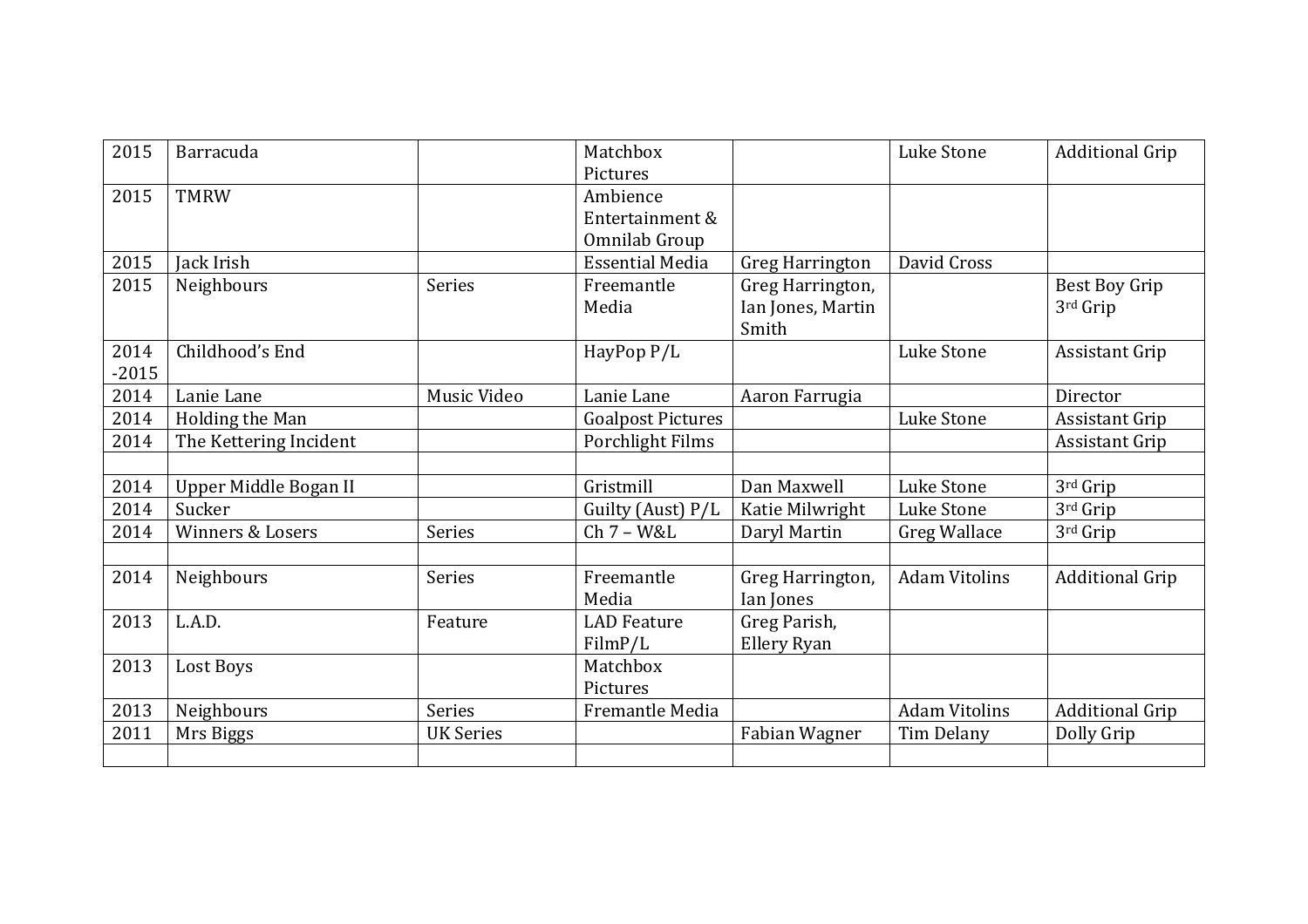| 2011 | Underbelly Files - The Man<br>Who Got Away       | <b>Series</b>          |                                                    | Joseph Pickering   | Richard Allardice                                              | 3rd Grip                                                      |
|------|--------------------------------------------------|------------------------|----------------------------------------------------|--------------------|----------------------------------------------------------------|---------------------------------------------------------------|
| 2011 | <b>Underbelly Files - Infiltration</b>           | Series                 |                                                    | Joseph Pickering   | Richard Allardice                                              | 3rd Grip                                                      |
| 2011 | Underbelly Files - Tell Them<br>Lucifer Was Here | Series                 |                                                    | Joseph Pickering   | Richard Allardice                                              | 3rd Grip                                                      |
| 2010 | The Eye of the Storm                             | <b>Feature Film</b>    |                                                    | Ian Baker          | Rob Hansford                                                   | 4 <sup>th</sup> Grip                                          |
| 2010 | Dead Gorgeous                                    | <b>Series</b>          |                                                    | Leilani Hannah     | Rob Hansford                                                   | 3rd Grip                                                      |
| 2009 | Rush Season 2                                    | <b>Series</b>          | Southern Star                                      | <b>Bruce Young</b> | <b>Craig Dusting</b>                                           | Grip Assistant                                                |
| 2008 | Anzac March                                      | <b>Special Project</b> | <b>ABC TV</b>                                      |                    |                                                                | <b>Assistant Rigger</b><br>(Camera Towers)                    |
| 2008 | <b>Loved Ones</b>                                | Feature                | Ambience.<br>Arclight &<br>Madman<br>Entertainment | Simon Chapman      | Tim Delaney                                                    | 3rd Grip                                                      |
| 2008 | City Homicide                                    | <b>Series</b>          | Seven Network                                      | Craig Barden       | Llew Higgins                                                   | Grip Assistant<br>(3 <sup>rd</sup> )<br>Replacement           |
| 2008 | Dirt Game                                        | Series                 | ABC TV1                                            | Leilani Hannah     | <b>Craig Dusting</b>                                           | Grip Assistant<br>Additional                                  |
| 2008 | Rush Season 1                                    | <b>Series</b>          | Southern Star                                      | <b>Bruce Young</b> | Richard Allardice                                              | Grip Assistant,<br><b>Additional Grip</b>                     |
| 2008 | Top Gear                                         | <b>Series</b>          | Freehand TV                                        | Emilio Abbonizio   | <b>Tracking Vehicle</b><br>Technician: Chris<br>Hansford/Jacko | <b>Crane Swinger</b><br>Assistant,<br><b>Tracking Vehicle</b> |
| 2008 | Carla Cametti                                    | Series                 | <b>Buon Girono</b>                                 | Leilani Hannah     | <b>Craig Dusting</b>                                           | Grip Assistant                                                |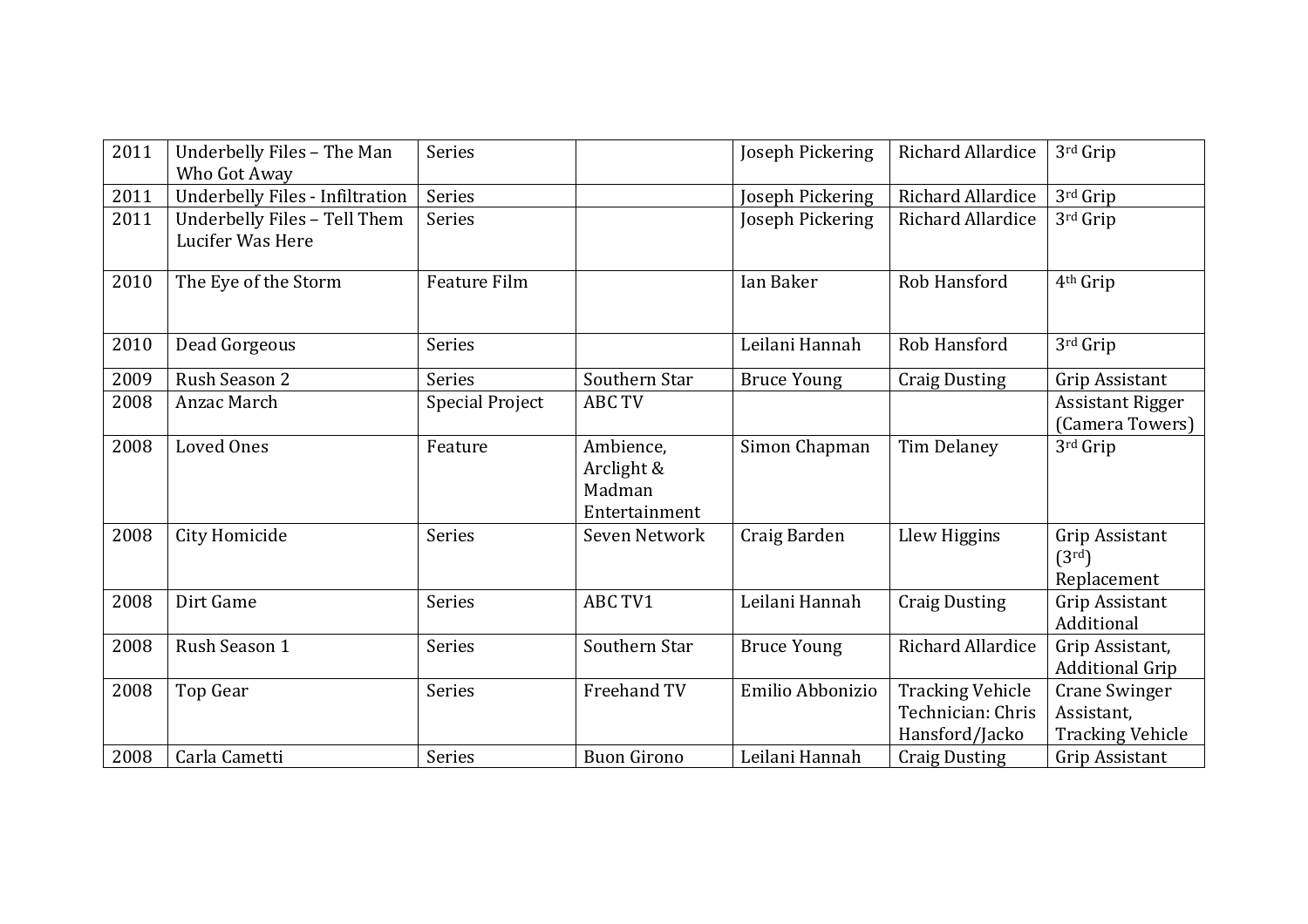|      |                          |                        | Prod P/L           |                       |                      |                         |
|------|--------------------------|------------------------|--------------------|-----------------------|----------------------|-------------------------|
| 2008 | Knowing                  | <b>US Feature</b>      | Ezekiel Films P/L  | Simon Duggan          | Dave Thompson,       | Rigging Grip and        |
|      |                          |                        |                    |                       | Toby Coping          | <b>Additional Grip</b>  |
| 2008 | Bogan Pride              | Series                 | Big & Little Films | <b>Brent Crockett</b> | Chris Hansford       | Grip Assistant          |
| 2008 | DJ Kaz                   | Music Video            | Digital Pictures   | Ian Baker             | Rob Hansford         | Grip Assistant          |
| 2008 | <b>Elephant Princess</b> | <b>Series</b>          | Jonathon M Shiff   | Darrell Martin        | <b>Craig Dusting</b> | <b>Additional Grip</b>  |
| 2008 | <b>VFL</b>               | <b>Special Project</b> | <b>ABC TV</b>      |                       |                      | <b>Assistant Rigger</b> |
|      |                          |                        |                    |                       |                      | (Camera Towers)         |

## **COMMERCIALS – SELECTED CREDITS**

| Year | <b>Production</b>           | <b>Production</b>    | <b>DOP</b>             | <b>Key Grip</b> | <b>Job Description</b> |
|------|-----------------------------|----------------------|------------------------|-----------------|------------------------|
|      |                             | Company              |                        |                 |                        |
| 2020 | Ford - No Business is Small | Guilty (Aust) P/L    | <b>Greg Harrington</b> |                 | Best Boy Grip          |
| 2020 | Moo004                      | <b>Truce Films</b>   |                        |                 | Key Grip               |
| 2020 | Coles                       | <b>TBWA</b>          | Aaron Farrugia         |                 |                        |
| 2020 | Toyota Aug/Sept Retail      | <b>Rotor Studios</b> |                        |                 |                        |
| 2020 | <b>BWA</b>                  | TBWA                 | Aaron Farrugia         |                 |                        |
| 2020 | Origin Interviews           | <b>TBWA</b>          | Aaron Farrugia         |                 |                        |
| 2020 | Toyota TCPO                 | <b>Rotor Studios</b> |                        |                 |                        |
| 2020 | ANZ                         | Rolla Films          |                        |                 | Best Boy Grip          |
| 2020 | <b>Coles AFL</b>            | <b>Flinders Lane</b> | Aaron Farrugia         |                 |                        |
| 2020 | Uniglo                      | Film Reaktor         |                        |                 | Best Boy Grip          |
|      |                             | Global               |                        |                 |                        |
| 2020 | Swisse                      | Noisy Beast          | Aaron Farrugia         |                 |                        |
| 2020 | <b>ISA</b>                  | The Shannon Co       | Aaron Farrugia         |                 |                        |
| 2020 | The Human Race Project      | Finch Melb           |                        |                 |                        |
| 2020 | Nissan                      | <b>TBWA</b>          | Aaron Farrugia         |                 |                        |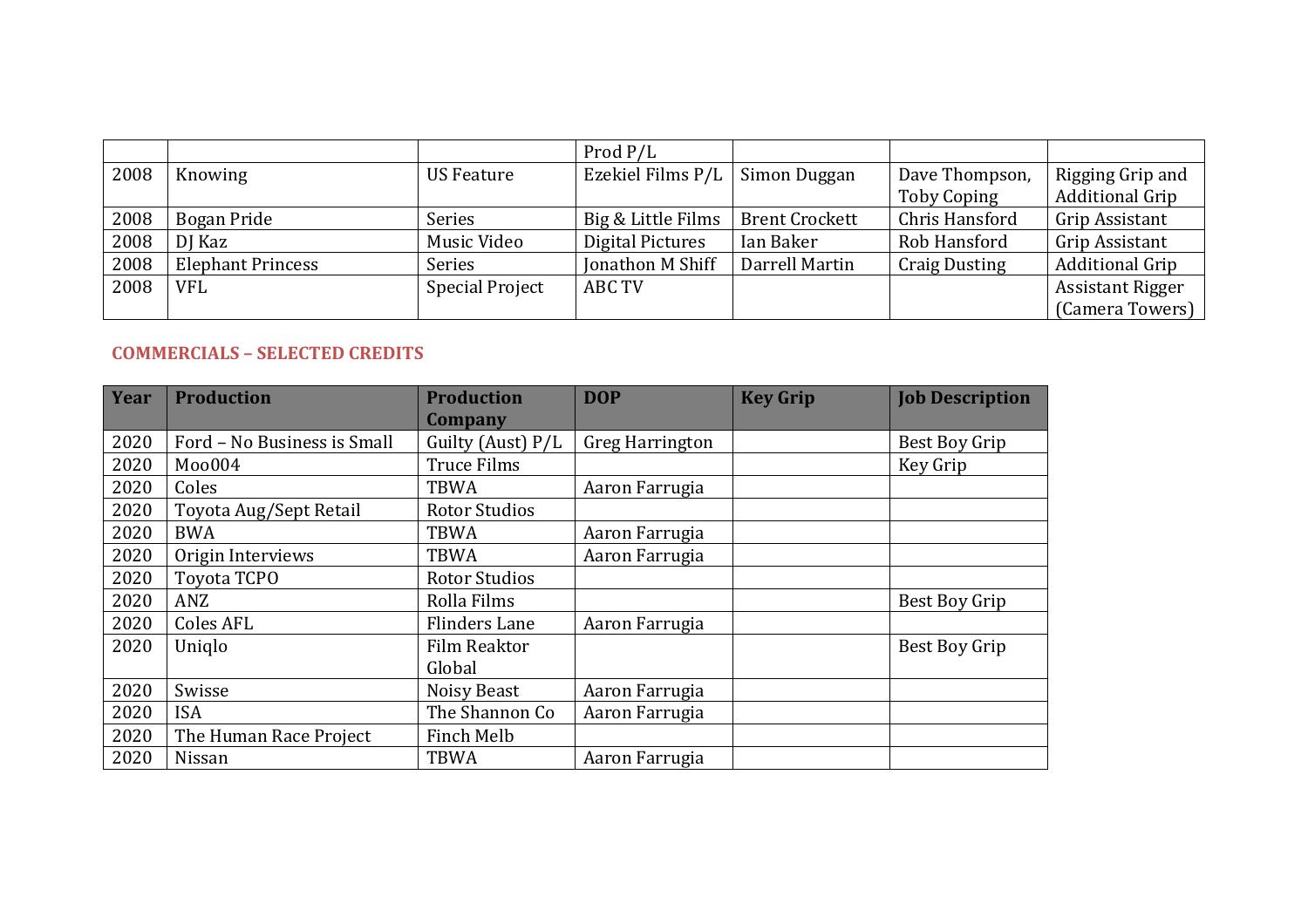| 2019 | Jaguar Ash Barty Tennis     | RCKTco.                |                   |                      | Key Grip               |
|------|-----------------------------|------------------------|-------------------|----------------------|------------------------|
| 2019 | Ben Simmons NBA Family      |                        |                   | <b>Adam Vitolins</b> | <b>Best Boy Grip</b>   |
|      | foundation Film             |                        |                   |                      |                        |
| 2019 | <b>Coles Summer</b>         | <b>Flinders Lane</b>   |                   |                      | Best Boy Grip          |
| 2019 | Visit Victoria              | <b>Powered Studios</b> | Aaron Farrugia    |                      |                        |
| 2019 | Spacetalk                   | <b>Hub Productions</b> | Aaron Farrugia    |                      | Best Boy Grip          |
| 2019 | Toyota Retail J122          | <b>Rotor Studios</b>   |                   |                      |                        |
| 2019 | <b>Carpet Court</b>         | Photoplay              |                   |                      |                        |
| 2019 | Spotlight                   | <b>Truce Films</b>     | Aaron Farrugia    |                      | Best Boy Grip          |
| 2019 | <b>Simonds Homes Angels</b> | Zac Creative           |                   |                      | Best Boy Grip          |
| 2019 | <b>Coles Christmas</b>      | <b>Flinders Lane</b>   |                   |                      | <b>Additional Grip</b> |
| 2019 | 5am Yoghurt                 | The Producers          |                   |                      | Best Boy Grip          |
| 2019 | <b>ANZ</b>                  | <b>TBWA</b>            | Aaron Farrugia    |                      | Key Grip               |
| 2019 | Sex Ed Videos               | <b>Big Picture</b>     |                   |                      | <b>Best Boy Grip</b>   |
|      |                             | Storytelling           |                   |                      |                        |
| 2019 | Kayo                        | Airbag                 |                   |                      |                        |
|      |                             | Productions            |                   |                      |                        |
| 2017 | <b>Adidas Sport</b>         | The Woolshed           | Aaron Farrugia    |                      | Key Grip               |
|      |                             | Company                |                   |                      |                        |
| 2017 | <b>Casey Donovan</b>        | Late Nite Films        | Aaron Farrugia    |                      |                        |
| 2017 | Skoda                       | <b>EXIT</b>            |                   |                      |                        |
| 2017 | Lodex                       | The Sweet Shop         | Sherwin           |                      |                        |
|      |                             |                        | Akbarzadeh        |                      |                        |
| 2017 | <b>Coles Mastercard</b>     | <b>Flinders Lane</b>   |                   |                      |                        |
| 2016 | Priceline                   | Mr Smith               | <b>Joel Betts</b> |                      |                        |
|      |                             | Projects               |                   |                      |                        |
| 2016 | <b>ISF</b>                  | Guilty (Aust) P/L      | <b>Joel Betts</b> |                      |                        |
| 2016 | <b>Technology China</b>     | Lunamik                | Aaron Farrugia    |                      |                        |